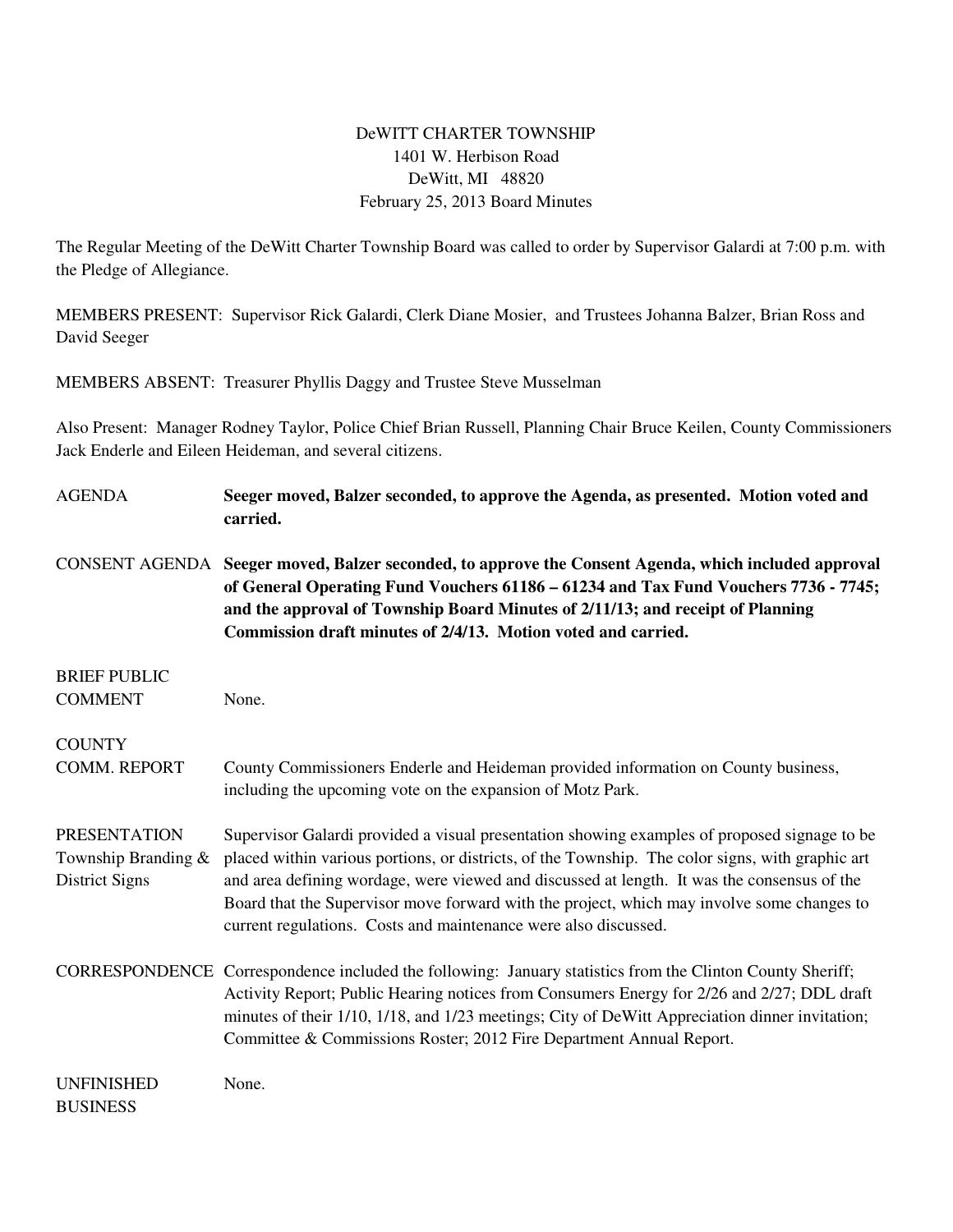NEW BUSINESS Manager Taylor reviewed Planning Consultant Foulds memo regarding SUP 12-990003, a SUP 12-990003 request from Sam Dalman to operate a drive-through facility for an ice cream shop on Dalman (Drive Thru) property located at Suite 1 of the Schavey Road Plaza. He noted that the Planning Commission gave this issue a thorough review, and recommends denial of the request due to site limitations for stacking of vehicles in the proposed drive through, and Zoning Ordinance requirements.

> **Balzer moved, Mosier seconded, to deny Special Use Permit 12-990003 from Sam Dalman, based on a unanimous recommendation from the Planning Commission, for the operation of an existing vehicle drive through facility for Suite 1 of the Schavey Road Plaza, as follows: 1)based on results of the public hearing held on November 5, 2012, the proposed drive-through facility has not been designed in accordance with the requirements of Section 42.1166 of the Zoning Ordinance. 2)Section 42.1166 of the Zoning Ordinance requires a)adequate stacking spaces shall be provided to assure that waiting vehicles do not extend into a public right of way, each stacking space shall be a minimum of ten feet wide and 20 feet deep b)where one drive-through lane will be utilized, a minimum of four off-street stacking spaces shall be provided c)the space at the drive-through window or transaction point shall be counted as one of the required stacking spaces. 3)based upon testimony from the public hearing and inspection of the drive through dimensions, it appears that the drive through facility only accommodates two cars within the required stacking space area from the transaction window. 4)Article VII-Off Street Parking and Loading of the Zoning Ordinance requires the following for adequate ingress and egress to the site: a)Section 42- 1241 Site Development Standards i)Adequate ingress and egress to the parking areas by means of clearly limited and defined drives shall be provided. 3)a. Except on property in use for single-family and two-family residential purposes, drives for ingress to and egress from parking areas shall be not less than 24 feet wide and located to secure the most appropriate development of the individual property. Motion voted and carried.**

Budget Amendment/ Clerk Mosier reviewed her memo explaining the need for a budget adjustment for the first update Codified Ordinance of the Township's Codified Ordinance.

> **Ross moved, Seeger seconded, to approve a budget adjustment for \$2,400 to 101-215-931- 000 (Codified Ordinance Maintenance) from 101-000-390-000 (General Fund Balance) for codification update costs and annual hosting of the Township's Codified Ordinance on the internet through November 2014. Motion voted and carried.**

Consumers Energy Manager Taylor explained the need to amend the streetlighting contracts. He noted that 170 Streetlighting mercury vapor streetlights located either at intersections or in streetlighting district needed to Conversion to High be converted from mercury vapor to high pressure sodium streetlights. Pressure Sodium

> **Seeger moved, Ross seconded, to approve Resolutions 2013-02-04, 2013-02-05 and 2013-02- 06, and authorize the Township Clerk to execute the three corresponding Authorization for Change in Standard Lighting Contracts.**

 **AYES: Balzer, Ross, Mosier, Galardi, Seeger**  NAYS: None **Motion carried.**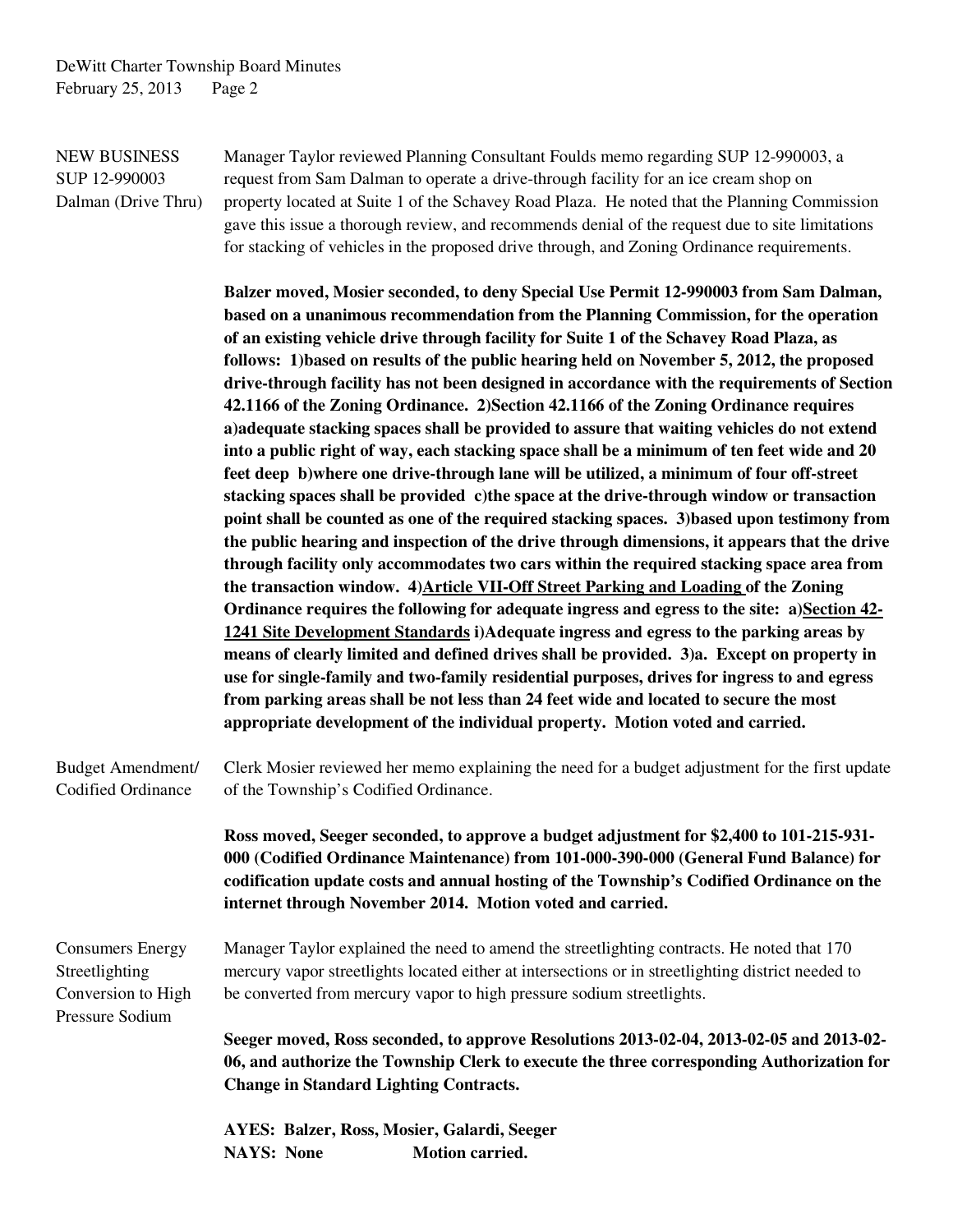Supervisor Galardi called for Reports and Public Comments before adjourning to Executive Session.

REPORTS Police Chief Russell reported that a 2010 crime was recently solved from DNA evidence taken three years ago.

> Manager Taylor reported the following: Miracle League season opener is May  $13<sup>th</sup>$  and will be handled similar to last year, where after the opening ceremonies, the Board meeting will be held at the Community Center; the hiring process continues this week to fill police positions; updating the Hotel/Motel Ordinance process is underway, reinstating the registration process for local hotel and motels; the Non-Motorized Transportation Committee is finalizing their proposed Transportation Plan, which also includes some sidewalk issues, with the proposed plan heading to the Board yet this year.

> Trustee Balzer reported that the Gunnisonville Day will be on September  $15<sup>th</sup>$  this year. She also reported on the progress of the Public Art Committee noting that the planned project for the Sheridan Road/BR 27 is on schedule.

 Trustee Ross reported that meetings for the SCCMUA Design & Policy & Budget & Finance Committees, as well as the Property Maintenance Code Committee will be held this week.

Clerk Mosier reported that the DDL will be holding public informational meetings March  $12<sup>th</sup>$  &  $20<sup>th</sup>$  at the Township Hall in preparation for the Library's May 7<sup>th</sup> Election millage and bond proposal election.

Supervisor Galardi stated that the "Message from the Fire Chief" in the 2012 Annual Report really expresses what our Fire Department means to this community, and he stated that he wanted to thank the Chief for so eloquently conveying this message.

Executive Session **Ross moved, Balzer seconded, to adjourn to Executive Session to discuss an Attorney**  Attorney Client **Client Privileged Communication relating to Liquor Licenses/425 Agreement Area with the**  Priv Communication/ **City of Lansing.**  Liquor Licenses/425

Area **AYES: Seeger, Galardi, Mosier, Balzer, Ross NAYS:** None **Motion carried.** 

Adjourned to executive session at 9:10 p.m.

Supervisor Galardi reconvened the meeting at 9:30 p.m.

**Seeger moved, Mosier seconded, to authorize Clerk Mosier to work with Attorney Mark Burzych, with Fahey, Schultz, Burzych, and Rhodes, to accomplish the change with the Liquor Control Commission (LCC) to transfer the two liquor licenses within the 425 Area/City of Lansing, to the agency currently providing Police and Fire Protection, which is the City of Lansing. Motion voted and carried.**